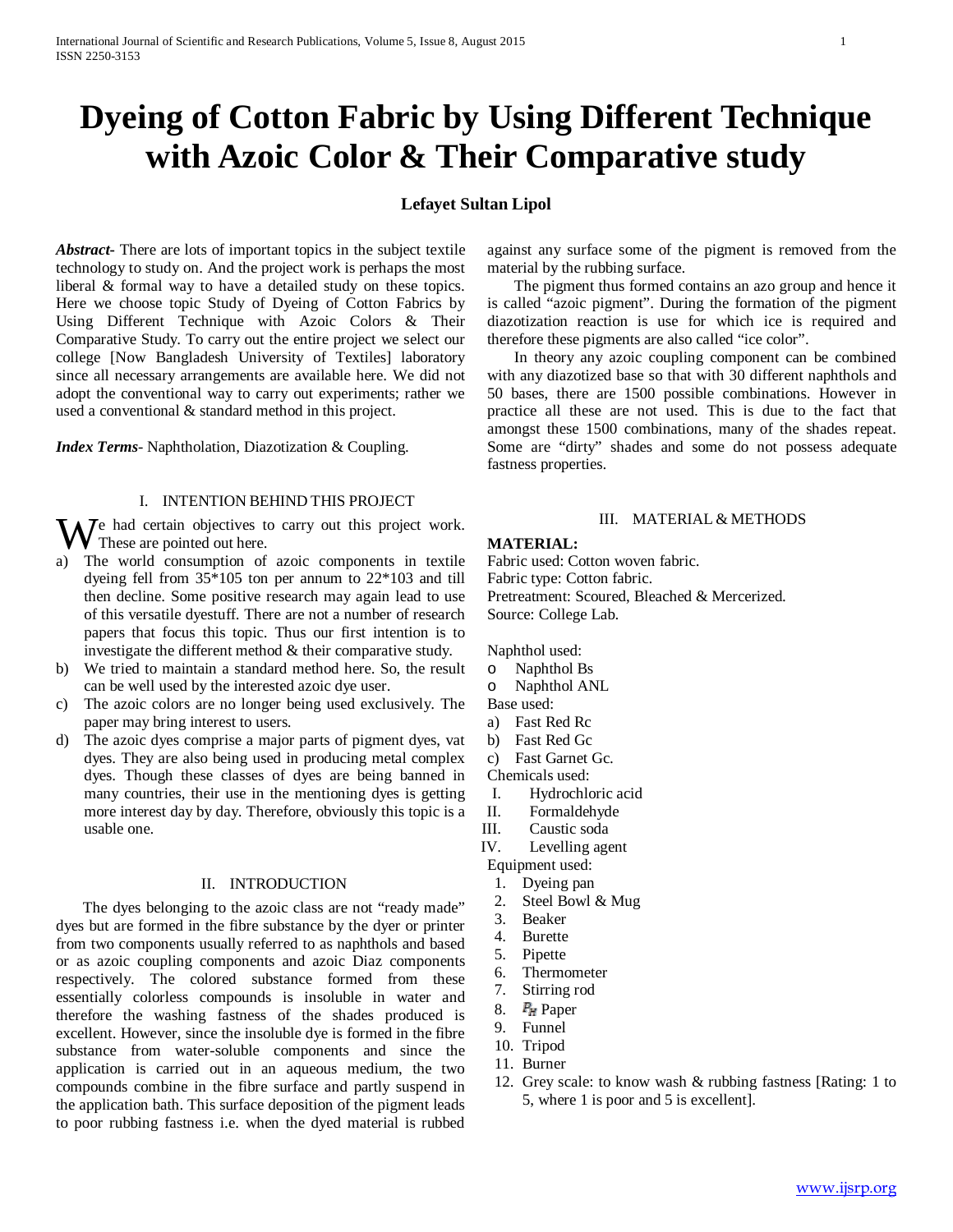|                                                         | <b>METHODS:</b>                                                | Water                                                               | $:50 \text{ ml}$                                                  |
|---------------------------------------------------------|----------------------------------------------------------------|---------------------------------------------------------------------|-------------------------------------------------------------------|
|                                                         | Naphtholization:                                               | Acetic acid                                                         | $: 1 \text{ ml/l}$                                                |
|                                                         | Cold dissolving method<br>$\bullet$                            | HCl                                                                 | $: 12 \text{ ml/l}$                                               |
|                                                         | Hot dissolving method<br>٠                                     | M:L                                                                 | : 1:20                                                            |
|                                                         | Here we applied two types of method:                           | Temp                                                                | $:8^{\circ}C$                                                     |
|                                                         | First Naphtholization then Diazotization (N/D)                 | Time                                                                | $: 20 \text{ mins}$                                               |
|                                                         | $\circ$                                                        |                                                                     |                                                                   |
|                                                         | First Diazotization then Naphtholization (D/N)<br>$\circ$      | $P_{\!H}$                                                           | : 5                                                               |
|                                                         | Process description:                                           |                                                                     |                                                                   |
|                                                         | It has been mentioned earlier that the azoic dyeing process    | Base (Fast Red Gc)                                                  | $:3\%$ owf                                                        |
|                                                         | comprises of two operations- naphtholation & coupling. For our | Water                                                               | $:50$ ml                                                          |
|                                                         | convenience, we divided our operations in the steps:           | Acetic acid                                                         | $: 1 \text{ ml/l}$                                                |
|                                                         | In case of first Naphtholation, we follow:                     | HCl                                                                 | $: 12 \text{ ml}/1$                                               |
|                                                         | Naphthol dissolution                                           | M: L                                                                | : 1:20                                                            |
|                                                         | ⇩                                                              | Temp                                                                | $:8^{\circ}C$                                                     |
|                                                         | Naphtholation                                                  | Time                                                                | $: 20 \text{ mins}$                                               |
|                                                         | 1Ť.                                                            | $P_{\rm eff}$                                                       | : 5                                                               |
|                                                         | Diazotization                                                  | Base (Fast Garnet Gc)                                               | $:3\%$ owf                                                        |
|                                                         |                                                                | Water                                                               | $:50 \text{ ml}$                                                  |
|                                                         | Coupling $\mathbb{Q}$                                          | Acetic acid                                                         | $: 1 \text{ ml/l}$                                                |
|                                                         |                                                                | HCl                                                                 | $: 12 \text{ ml}/1$                                               |
|                                                         | Washing off.                                                   | M: L                                                                | : 1:20                                                            |
|                                                         |                                                                | Temp                                                                | $:8^{\circ}$ C                                                    |
|                                                         | In case of first Diazotization, we follow:                     | Time                                                                | $: 20 \text{ mins}$                                               |
|                                                         | Diazotization                                                  | $P_{\rm ff}$                                                        | : 5                                                               |
|                                                         | ⇩                                                              |                                                                     |                                                                   |
|                                                         | Naphthol dissolution                                           | Calculation:                                                        |                                                                   |
|                                                         |                                                                | For $g/l$ = Recipe amount $(g/l)^*$ Total liquor (c.c.)/ 1000*Stock |                                                                   |
| []<br>Naphtholation                                     |                                                                | Solution%                                                           |                                                                   |
| ⇩                                                       |                                                                | For $%$ = Recipe amount* Total Liqour                               |                                                                   |
|                                                         | Coupling                                                       |                                                                     |                                                                   |
| ⇩                                                       |                                                                |                                                                     |                                                                   |
|                                                         | Washing off                                                    | Washing off:                                                        |                                                                   |
|                                                         | Recipe for Naphthols used:                                     |                                                                     | There remain a risk of insoluble pigment becoming formed          |
|                                                         | For cold dissolving method                                     | in the liquor during coupling and being deposited on the surface    |                                                                   |
|                                                         | $:3\%$ owf<br>Naphthol AS                                      | of the fibre, thereby causing poor rubbing fastness. This always    |                                                                   |
|                                                         | Caustic soda<br>$: 1 \text{ ml/gm}$                            | happens to a greater or less extent and is more pronounced in       |                                                                   |
|                                                         | $: 10 \text{ ml/l}$<br>Wetting agent                           | heavy shades. Cotton yarns dyed with azoic colors are very often    |                                                                   |
|                                                         | M:L<br>: 1:50                                                  | used for effect threads and lack of rubbing fastness can cause      |                                                                   |
|                                                         | Time<br>$: 30 \text{ mins}.$                                   |                                                                     | staining on adjacent areas during scouring, bleaching or other    |
|                                                         |                                                                |                                                                     | finishing operations. Discolorations caused in this manner can be |
|                                                         | Naphthol ANL : 3% owf                                          | extremely difficult to remove. All azoic dyeing are therefore, as a |                                                                   |
|                                                         | Caustic soda<br>: $1 \text{ ml/gm}$                            |                                                                     | final operation, washed well with soap or some synthetic          |
|                                                         | Wetting agent<br>$: 10 \text{ ml/l}$                           |                                                                     | dispersing agent in a machine giving adequate agitation or        |
|                                                         | M: L<br>: 1:50                                                 |                                                                     | squeezing to dislodge the adhering partials. Liquor contains 2 lb |
|                                                         | Time<br>: 30 mins.                                             |                                                                     | of soap, or 2 pints of Lissapol N, or 10 oz of Lissapol D paste,  |
|                                                         |                                                                | with 2 lb of soda ash is effective.                                 |                                                                   |
| For hot dissolving method                               |                                                                | For Naphtholation in cold dissolving method. The sequence as        |                                                                   |
| Recipe for Naphthol of per Kg.                          |                                                                | below:                                                              |                                                                   |
| Wetting Agent/TR oil = 3-5 g/l                          |                                                                | Naphthol is pasted with wetting agent                               |                                                                   |
| Caustic soda<br>$= 0.75$ liter                          |                                                                |                                                                     |                                                                   |
|                                                         | Boiling water<br>$= 10$ liter                                  | Caustic soda added to it                                            |                                                                   |
|                                                         | Formaldehyde<br>$= 1$ liter                                    |                                                                     |                                                                   |
|                                                         | NaCl<br>$= 15$ g/l                                             | Clear solution prepare with cold water                              |                                                                   |
|                                                         | M:L<br>$= 1:20$                                                |                                                                     |                                                                   |
|                                                         | $= 90^{\circ}$ C                                               |                                                                     | Caustic soda is again added for complete dissolution              |
|                                                         | Temp                                                           |                                                                     |                                                                   |
|                                                         | Time<br>$= 20$ min.                                            |                                                                     | For Naphtholation in hot dissolving method, the sequence as       |
|                                                         |                                                                | below:                                                              |                                                                   |
| Recipe for base color:<br>Base (Fast Red Rc)<br>:3% owf |                                                                | Naphthol is pasted with wetting agent                               |                                                                   |
|                                                         |                                                                |                                                                     |                                                                   |

 $\overline{\mathbb{U}}$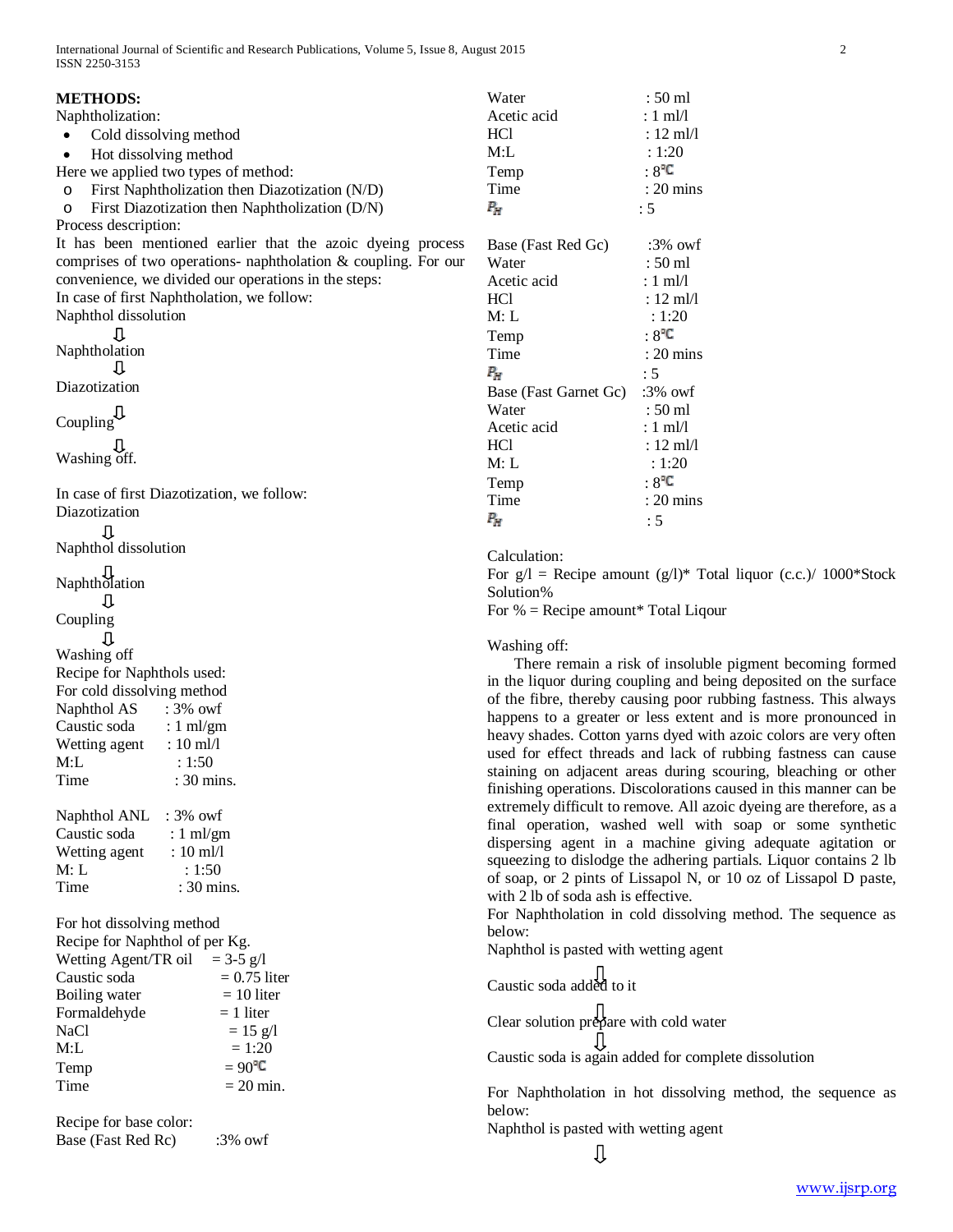# V. GRAPHICAL PRESENTATION OF FASTNESS



## IV. COMPARISON OF RESULTS BETWEEN TWO **METHODS**

 From the dyed sample it is clear that that the shades found in N/D method is deeper & brighter than the shades found in D/N method.

## **REASON:**

 $P_H$  Factor: The medium required for coupling is acidic ( $\mathbb{P}_{\mathbb{H}}$  range 4 to 6). Naphtholation medium is alkaline & diazotization medium is acidic. So in N/D method the coupling occurred in acidic medium. So actual depth & accuracy of color is obtained. On the other hand in D/N method the coupling occurred in alkaline medium. For this reason the actual coupling condition is not maintained. So the shades are duller & lighter.



#### **COMMENTS:**

 Fastness is an important criteria to assess the quality of a color. From the above test & results we can evaluate that-

 The wash fastness of color developed by N/D method is better than fastness of color developed by D/N method & the overall wash fastness of azoic color is good.

 The rubbing fastness of color developed by N/D method is better than fastness of color developed by D/N method. The fastness of dry rubbing is always better than the wet rubbing & the overall rubbing fastness of azoic color is not so good.

## VI. CONCLUSION

 Azoic color is now used to a limited extent. But thesis work onto azoic dye is still going on. We have carried out a part of this vast thesis work. There may be many outcomes. Any result may possible which depends upon the accuracy of experiment. We have tried our best to find out the almost accurate result. There were many no of obstacles. But our supervising teacher Kawser Parveen Chowdhury has provide us the maximum support & has helped us in every steps to keep us in good touch in every moment.

#### **REFERENCES**

- [1] W Thorber, jscd 67
- [2] John Shore, Cellulosic dyeing
- [3] VA Shenai, Technology of Textile Processing
- [4] John Shore, Dyeing with azoic components
- [5] R Gehrlein, Industrial Textile